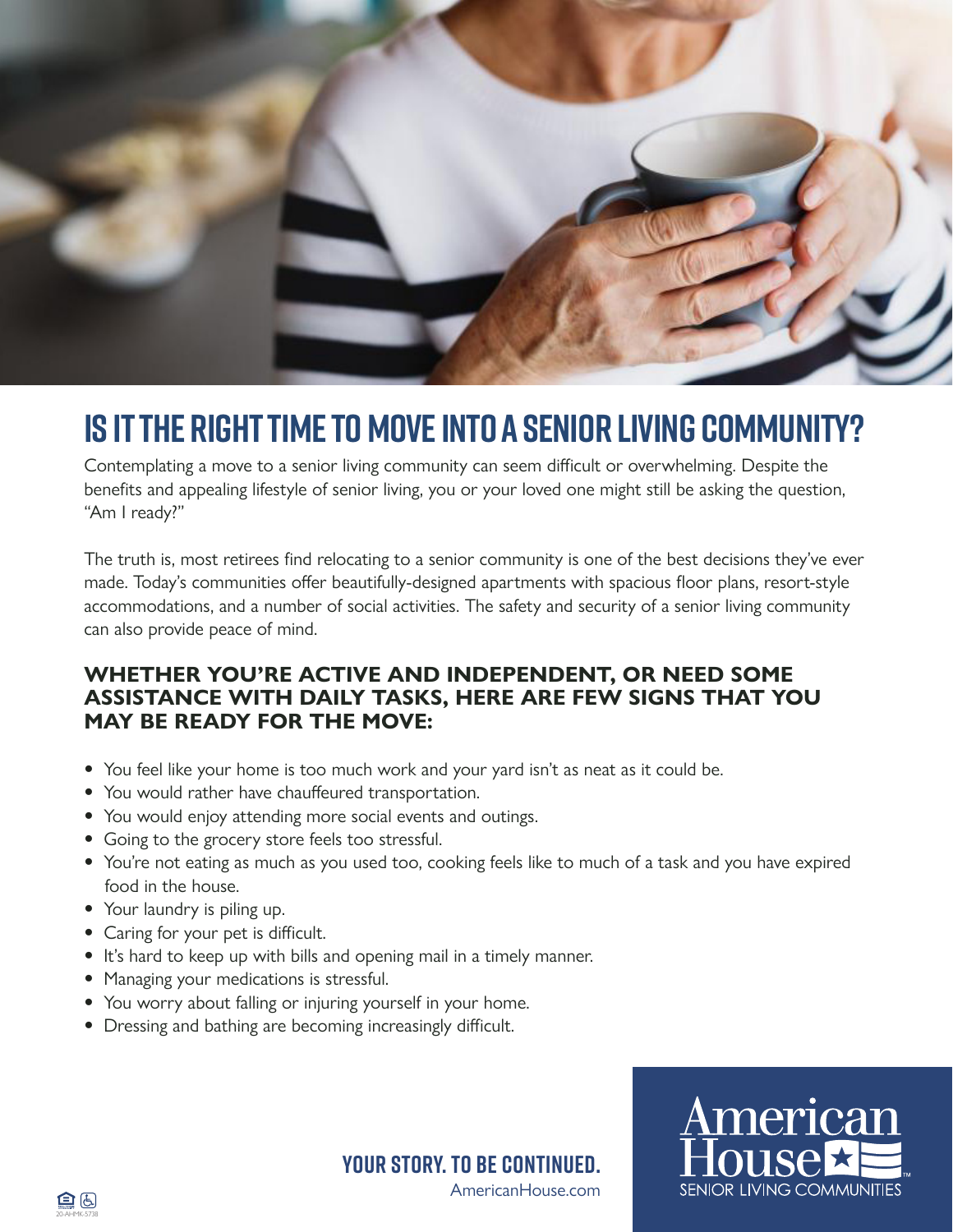## **IS IT THE RIGHT TIME TO MOVE INTO A SENIOR LIVING COMMUNITY?(Continued)**

If you've agreed with any of these statements, or you've made the decision that you're ready, you may question the next steps. Do your research! Visit your local communities, talk with residents, and attend events.

#### **WHAT ARE SOME OF THE BENEFITS OF SENIOR LIVING AT AMERICAN HOUSE?**

You can sell the lawn mower: Love the look of a well-manicured lawn, but hate doing the work it takes to keep it that way? Join the club. Many senior living communities have beautifully- landscaped grounds which include walking paths and tranquil gardens. No need to worry about shoveling snow, raking leaves or watering the lawn – we've got that covered.

**Transportation issues are a thing of the past:** Even active seniors sometimes find themselves stuck at home when reliable transportation is unavailable. However, most senior living communities provide transportation, free of charge. Whether going on an outing with friends and neighbors, picking up a few items from the grocery store, or seeing your physician for a follow up visit, transportation personnel can assist you.

**Like a hotel – only better:** Too much house and not enough help? Many senior living communities offer services like housekeeping, laundry and maintenance. You'll never have to worry about folding fitted sheets or changing the furnace filter again.

**Restaurant-style dining – every day:** No need to thaw out that one chicken breast hiding in the back of the icebox for two months. Enjoy a healthy, delicious meal, prepared by the community's chef, every day of the week. Bonus: You'll never have to eat alone.

**There's never a dull moment:** If you live alone, you may understand how isolating it can be. After moving to a senior living community, many retirees discover new interests, take up old ones or develop friendships with neighbors. Scheduled outings, live entertainment, fitness classes and other social gatherings can be a mood booster for seniors suffering from loneliness.

Access to care: For many seniors and their families, the thought of an accident, no matter how minor, is cause for concern. While not all seniors require assistance, wouldn't it be good to know you have access to a team of health care providers should you need them? Progressive care, a concept that allows a person to remain in his or her current environment, despite the physical and/or mental changes that may occur during the aging process, is one that has been adopted by many senior living communities, providing the peace of mind that seniors and their families need.

> AmericanHouse.com **Your story. To be continued.**